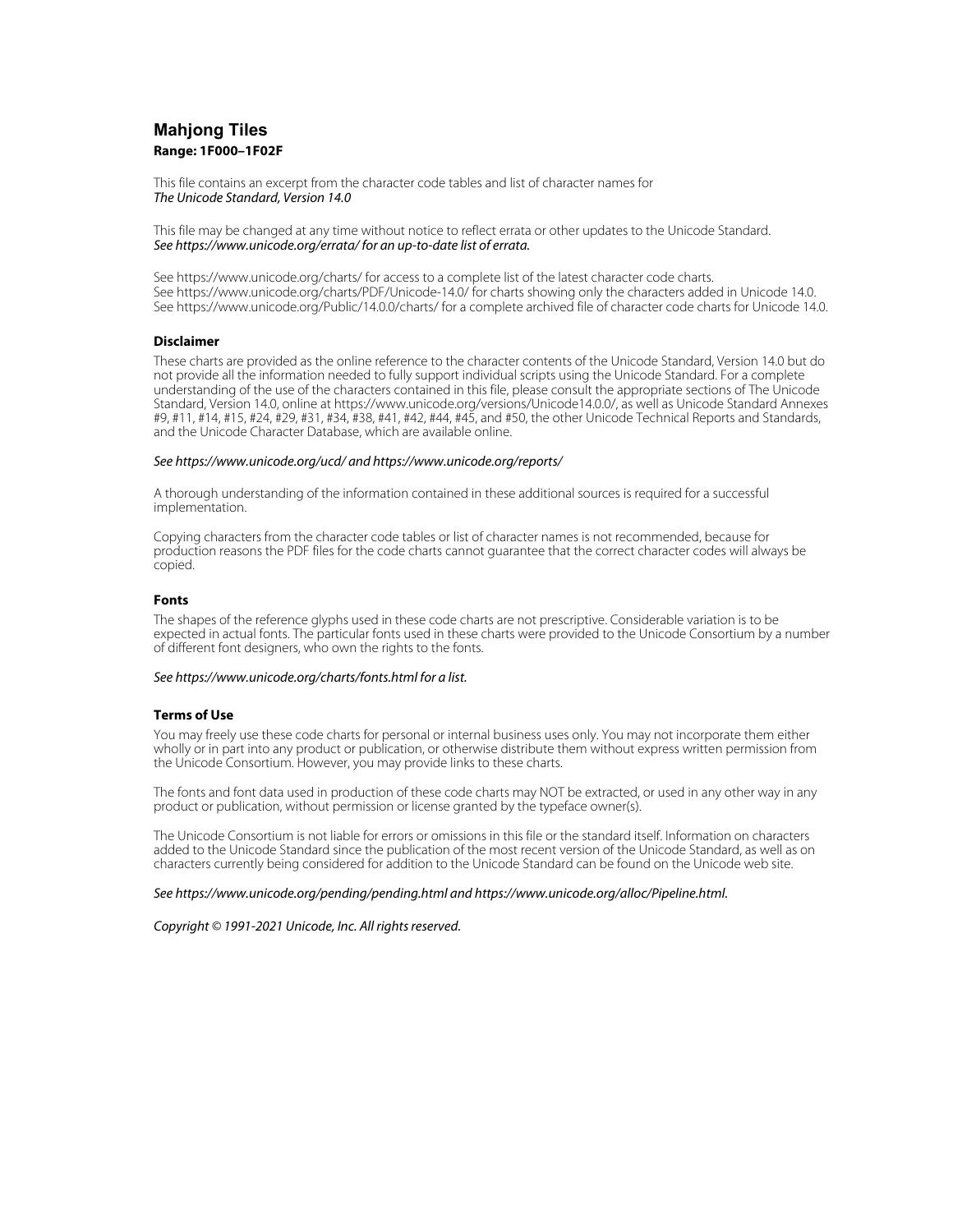|                | 1F00 l              | 1F01                                 | 1F02                       |
|----------------|---------------------|--------------------------------------|----------------------------|
| 0              | 1F000               | 1F010                                | 88<br>1F020                |
| 1              | 南<br>1F001          | B<br>B<br>1F011                      | 800<br>800<br>300<br>1F021 |
| $\overline{c}$ | 正<br>1F002          | H<br>U<br>H<br>1F012                 | 梅子<br>1F022                |
| З              | 1F003               | U<br>U<br>B<br>H<br>1F013            | 蘭<br>1F023                 |
| 4              | 1F004               | <br>    <br> <br>1F014               | 什<br>Ń<br>1F024            |
| 5              | 赞<br>1F005          | HH<br>B<br>BB<br>1F015               | 菊<br>1F025                 |
| 6              | 1F006               | B<br>8 B B<br>BBB<br>1F016           | v<br>1F026                 |
| 7              | 萬<br>1F007          | ₩<br>₩<br>1F017                      | Ý.<br>1F027                |
| 8              | 萬<br>1F008          | HHE<br>ŎŎŎ<br>B<br>1F018             | 伙<br>1F028                 |
| 9              | 禺<br>1F009          | 1F019                                | Ý.<br>1F029                |
|                | 匹<br>萬<br>1F00A     | ⊛<br>⊛<br>1F01A                      | 白<br>搭<br>1F02A            |
| B              | 伍<br>萬<br>1F00B     | ⊛<br>⊛<br>⊛<br>1F01B                 | 1F02B                      |
| C              | 萬<br>1F00C          | 80<br>00<br>1F01C                    |                            |
| L              | 萬<br>1F00D          | ⊛⊛<br>⊛<br>**<br>1F01D               |                            |
| ŀ              | 萬<br>1F00E          | 99<br>⊛⊕<br>1F01E                    |                            |
| F              | $\pi$<br>禺<br>1F00F | <sup>8</sup> 99<br>80<br>88<br>1F01F |                            |

The Unicode Standard 14.0, Copyright © 1991-2021 Unicode, Inc. All rights reserved.